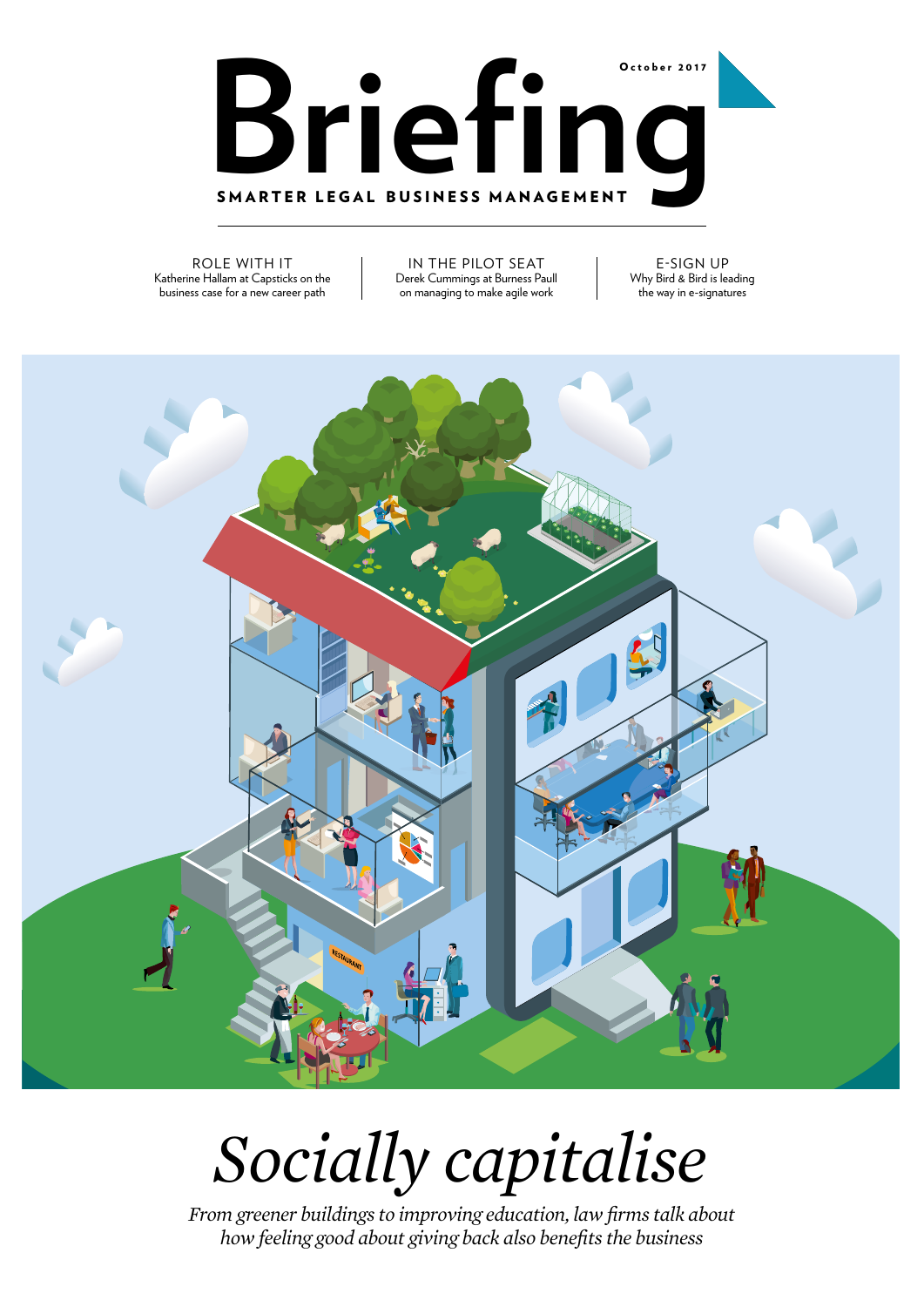

INDUSTRY CASE STUDY

# **E-sign of the times**

Mark Mountford, head of business solutions at Bird & Bird, says the firm is gradually building up buy-in for the e-signature experience, with significant input from Blue Car Technologies

I

n July 2016, the Law Society released a practice note to provide some more legal certainty for firms looking to embrace the arrival of the e-signature.

Not long after that, Mark Mountford, head of business solutions at Bird & Bird, signed a contract with DocuSign and Blue Car Technologies to pilot the technology.

"It's interesting that it's clients who are really driving us in this direction," he says. "They feel we should be able to use fewer envelopes and couriers and manage transactions more electronically."

The time-saving element is obvious – but it also runs up against the age-old problem of some

resistance to change, no matter the efficiencies. "Whether it's technical or behavioural, getting traction on change can be a hurdle," admits Mountford. "Some people prefer to do things the traditional way. That may be because of a lack of confidence with new ways of working in general, but it can also be the case that they're so embedded with, say, client work, they need time to understand the technology in more detail. There may also be some legal gaps or requirements that need lawyer interpretation before some transactional usage."

## **Signing up business services**

To help lawyers grow more accustomed to the